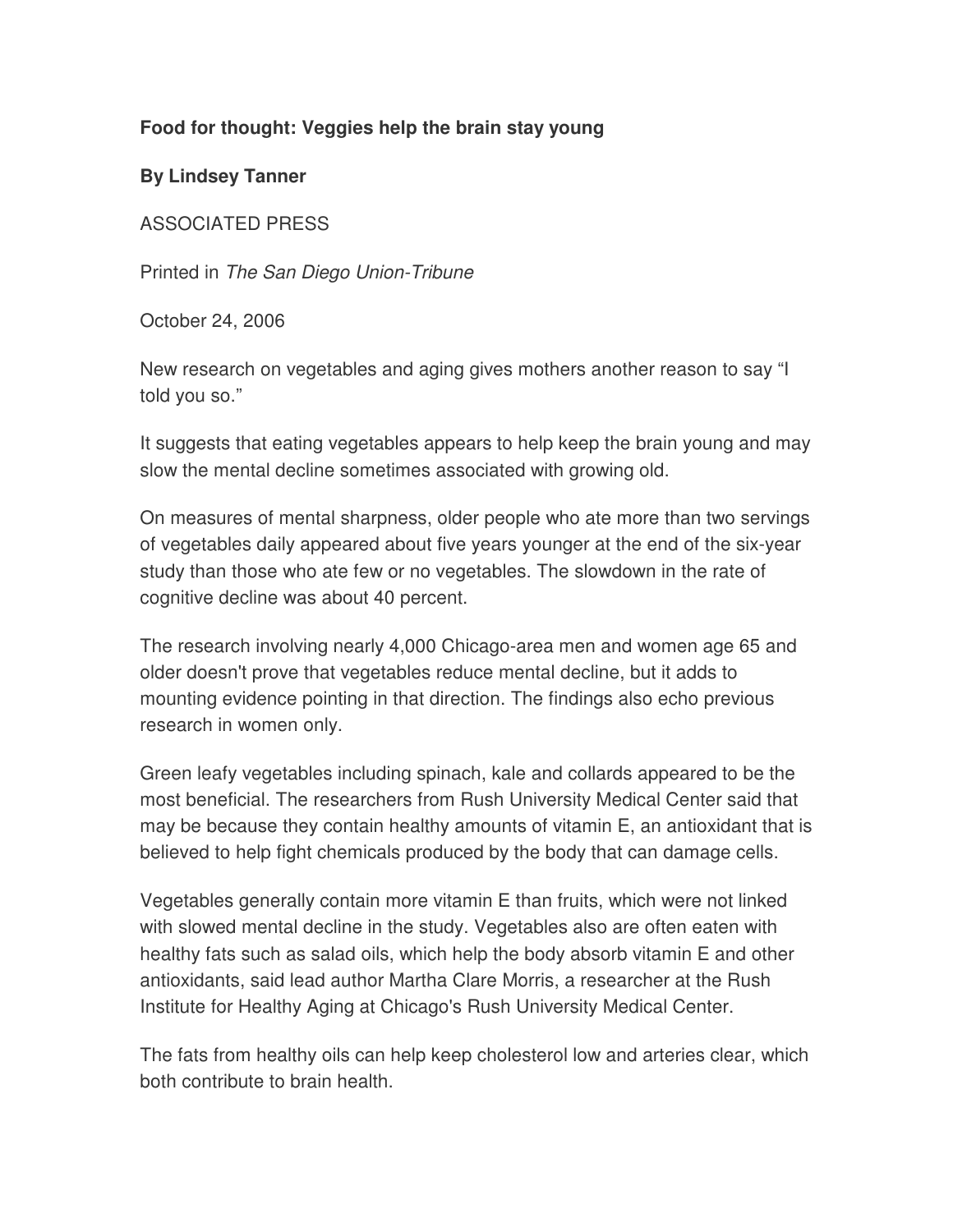The study, published in today's issue of the journal Neurology, was funded with grants from the National Institute on Aging.

"This is a sound paper and contributes to our understanding of cognitive decline," said Dr. Meir Stampfer of Harvard's School of Public Health. "The findings specific for vegetables and not fruit add further credibility that this is not simply a marker of a more healthful lifestyle," said Stampfer, who was not involved in the research.

The research involved 3,718 people from the Chicago Health and Aging Project who filled out questionnaires about their eating habits. A vegetable serving equaled about a half-cup chopped or one cup if the vegetable was a raw leafy green like spinach.

Participants underwent mental function tests three times over about six years. About 60 percent of the study volunteers were black.

The tests included measures of short-term and delayed memory, which asked these older people to recall elements of a story that had just been read to them. The participants also were given a flashcardlike exercise using symbols and numbers.

Overall, people did gradually worse on these tests over time, but those who ate more than two vegetable servings a day had about 40 percent less mental decline than those who ate few or no vegetables. Their test results resembled what would be expected in people about five years younger, Morris said,

The study found that people who ate lots of vegetables were more physically active, adding to evidence that "what's good for your heart is good for your brain," said neuroscientist Maria Carillo, director of medical and scientific relations for the Alzheimer's Association.

The study examined mental decline but did not look at whether any of the study volunteers developed Alzheimer's disease.

The new findings come on top of two earlier Rush studies indicating that the foods people eat may significantly affect their mental agility. Morris reported four years ago that eating foods high in vitamin E appeared to reduce the risk of Alzheimer's disease, and last year she found that eating fish had a similar effect.